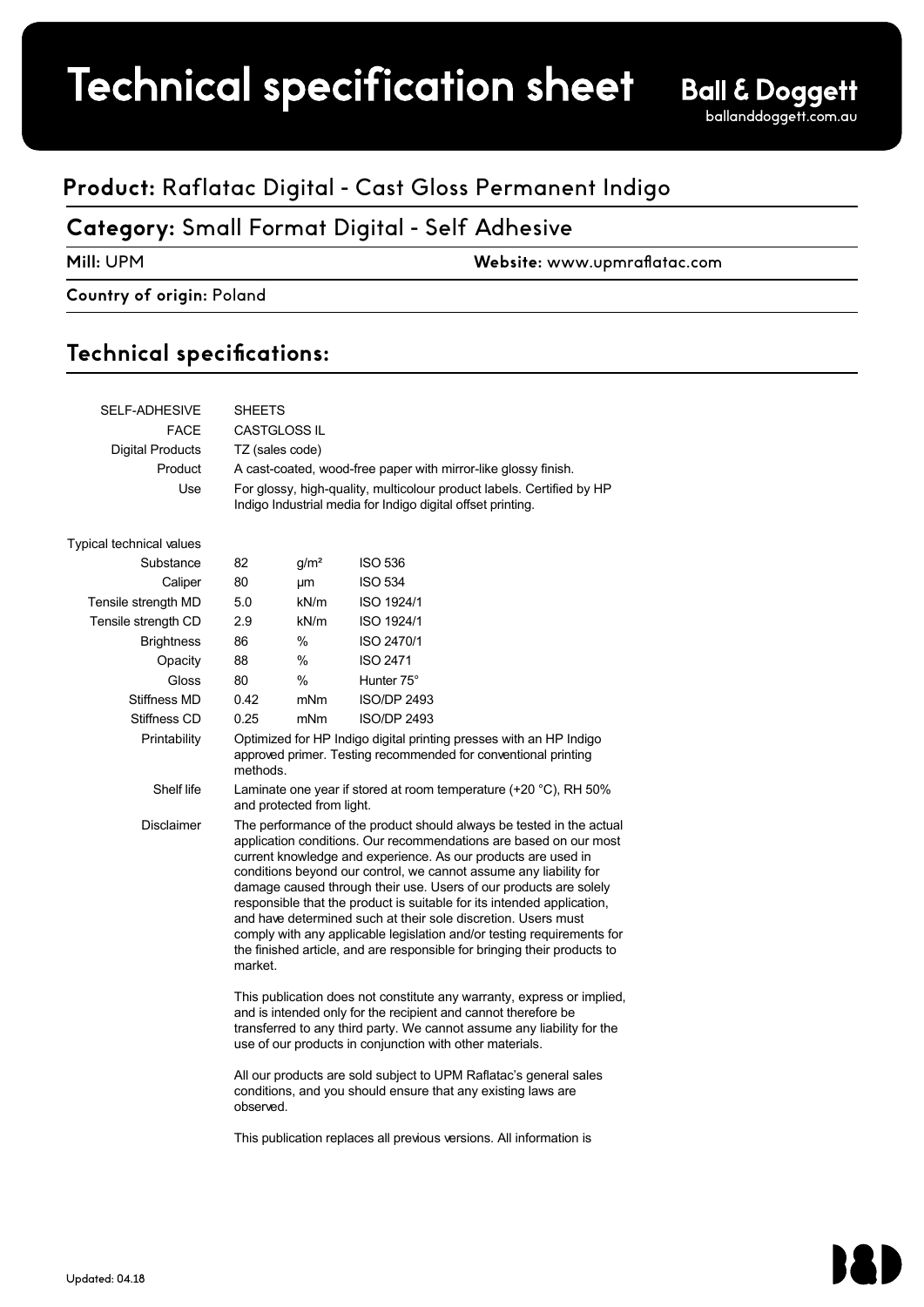# **Technical specification sheet**

## **Product:** Raflatac Digital - Cast Gloss Permanent Indigo

## **Category:** Small Format Digital - Self Adhesive

**Mill:** UPM **Website:** www.upmraflatac.com

#### **Country of origin:** Poland UPM Raflatac Technical Information

### Technical specifications:

| <b>ADHESIVE</b>                 | DP34                                                                                                                                                                                                                                                                                                                                                                                                                                                                                                                                                                                                                                                             |             |                  |  |  |  |
|---------------------------------|------------------------------------------------------------------------------------------------------------------------------------------------------------------------------------------------------------------------------------------------------------------------------------------------------------------------------------------------------------------------------------------------------------------------------------------------------------------------------------------------------------------------------------------------------------------------------------------------------------------------------------------------------------------|-------------|------------------|--|--|--|
| Permanent                       | DP34 (sales code)                                                                                                                                                                                                                                                                                                                                                                                                                                                                                                                                                                                                                                                |             |                  |  |  |  |
| <b>Type</b>                     | Permanent adhesive.                                                                                                                                                                                                                                                                                                                                                                                                                                                                                                                                                                                                                                              |             |                  |  |  |  |
| Composition                     | Modified acrylic dispersion.                                                                                                                                                                                                                                                                                                                                                                                                                                                                                                                                                                                                                                     |             |                  |  |  |  |
| Use                             | A very good adhesive for general use. Good heat resistance. Improved<br>guilloting properties. Optimized for digital printing.                                                                                                                                                                                                                                                                                                                                                                                                                                                                                                                                   |             |                  |  |  |  |
| <b>Typical technical values</b> |                                                                                                                                                                                                                                                                                                                                                                                                                                                                                                                                                                                                                                                                  |             |                  |  |  |  |
| Tack min                        | 10                                                                                                                                                                                                                                                                                                                                                                                                                                                                                                                                                                                                                                                               | N           | FTM <sub>9</sub> |  |  |  |
| Shear min                       | $\overline{2}$                                                                                                                                                                                                                                                                                                                                                                                                                                                                                                                                                                                                                                                   | h           | FTM8             |  |  |  |
| PE-looptack min                 | 8                                                                                                                                                                                                                                                                                                                                                                                                                                                                                                                                                                                                                                                                | N           | modified FTM 9   |  |  |  |
| Labelling temperature min       | 5                                                                                                                                                                                                                                                                                                                                                                                                                                                                                                                                                                                                                                                                | $^{\circ}C$ |                  |  |  |  |
| Service temperature min         | $-10$                                                                                                                                                                                                                                                                                                                                                                                                                                                                                                                                                                                                                                                            | $^{\circ}C$ |                  |  |  |  |
| Service temperature max         | 100                                                                                                                                                                                                                                                                                                                                                                                                                                                                                                                                                                                                                                                              | $^{\circ}C$ |                  |  |  |  |
| Limitations                     | Should not be used in cold environments. Not recommended for<br>labelling highly curved surfaces.                                                                                                                                                                                                                                                                                                                                                                                                                                                                                                                                                                |             |                  |  |  |  |
| Shelf life                      | From the date of manufacture 4 years in +20°C and RH 50%.                                                                                                                                                                                                                                                                                                                                                                                                                                                                                                                                                                                                        |             |                  |  |  |  |
| <b>Disclaimer</b>               | The performance of the product should always be tested in the actual<br>application conditions. Our recommendations are based on our most<br>current knowledge and experience. As our products are used in<br>conditions beyond our control, we cannot assume any liability for<br>damage caused through their use. Users of our products are solely<br>responsible that the product is suitable for its intended application,<br>and have determined such at their sole discretion. Users must<br>comply with any applicable legislation and/or testing requirements for<br>the finished article, and are responsible for bringing their products to<br>market. |             |                  |  |  |  |
|                                 | This publication does not constitute any warranty, express or implied,<br>and is intended only for the recipient and cannot therefore be<br>transferred to any third party. We cannot assume any liability for the<br>use of our products in conjunction with other materials.                                                                                                                                                                                                                                                                                                                                                                                   |             |                  |  |  |  |
|                                 | All our products are sold subject to UPM Raflatac's general sales<br>conditions, and you should ensure that any existing laws are<br>observed.                                                                                                                                                                                                                                                                                                                                                                                                                                                                                                                   |             |                  |  |  |  |
|                                 |                                                                                                                                                                                                                                                                                                                                                                                                                                                                                                                                                                                                                                                                  |             |                  |  |  |  |

This publication replaces all previous versions. All information is subject to change without notice.